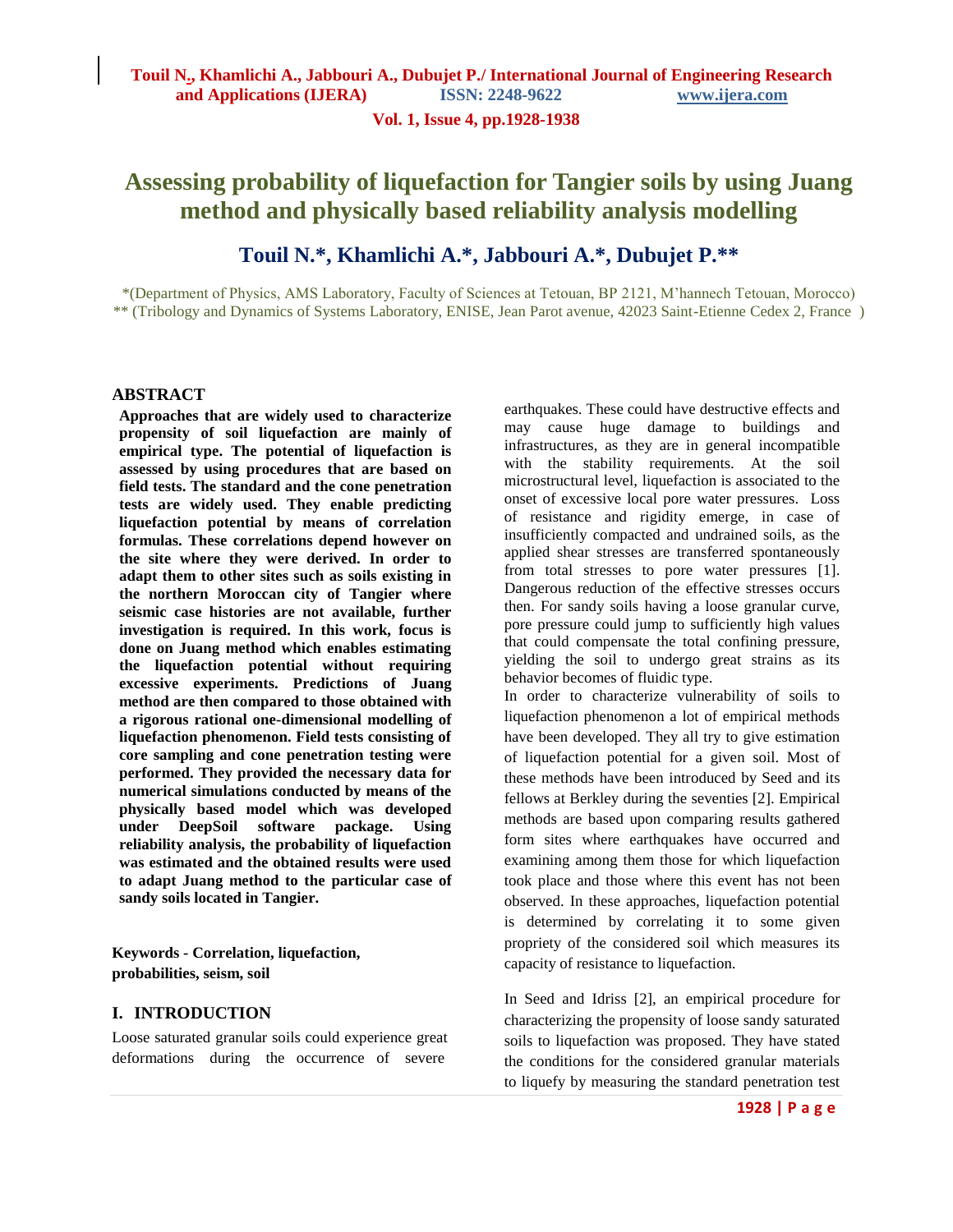### **Vol. 1, Issue 4, pp.1928-1938**

(SPT) resistance and by evaluating, for a given seism, shear forces that were induced in the soil mass. The method was originally developed with SPT testing and was later modified to use the cone penetration test (CPT). This last enables to obtain the cone tip resistance and the sleeve friction. Seed and Idriss method consists in:

- Performing the SPT test in order to measure the penetration resistance, then correlating this result with the cone penetration test. Schmertmann correlations [3] or those given by Seed et al. [4] could be used.

- Estimating the initial stress state in the soil in terms of the shear stress caused by the seism. A classical formula is used for that. It gives the shear stress as a fraction of the seismic acceleration divided by the gravity acceleration and multiplied by the soil total vertical stress and then by a correction factor which is function of the soil depth.

- Defining a liquefaction limit state either empirically from historical case studies or by means of cyclic triaxial tests conducted on soil samples. Seed and Idriss [5] have given in this way a limit state curve that enables comparing the seismic demand represented by the ratio of shear stress over the soil vertical effective stress and the liquefaction resistance capacity defined as the modified SPT resistance.

Holzer et al. [6] have studied sandy soils located in a number of sites of the Californian imperial valley and have given their limit states of liquefaction. They have used a diagram having as axes the maximum registered soil surface acceleration and the measured shear wave velocity to represent liquefaction limit states.

Later Robertson [7,8] has proposed to compare the seismic demand to soil capacity expressed in terms of the shear wave propagation velocity. He has proposed liquefaction limit states under two forms: a curve in the diagram having as axes the cyclic shear stress and the shear wave velocity, and secondly a curve in the diagram compounded from the modified SPT resistance and the soil vertical effective stress.

It should be noted that the empirical methods discussed previously belong to what it is called the stress approach. Among these approaches, Juang method [9] which is considered in the next section is very interesting because it needs rather limited experimental resources. Other approaches were also proposed such as that of Dobry [10] who has introduced the strain approach and that of Park et al. [11] who have introduced the energetic approach. Some other empirical methods are reported in the literature [12].

Liquefaction of soils could also be stated by means of rational approaches based on analytic methods where mechanical models of the soil behavior are used. In this field three mean methods have been considered, they are recalled in the following:

- The first family of analytical methods is named the decoupled formulation. It uses the total stresses and consists in assuming a linear equivalent method for shear wave propagation [13,14,15]. The fundamental assumption in this approach relays on the fact that the non linear response could be always approximated satisfactorily if appropriate linear elastic and damping parameters are identified from the real soil behavior. A pair of curves representing the degradation of shear modulus with deformation and variation of damping with strain constitutes the input data needed in the context of the decoupled formulation. The soil is assumed to be governed by the one-dimensional Kelvin-Voigth equation that combines propagation and attenuation of shear waves. Values of shear modulus and damping are actualized at each iteration step to make them compatible with the reached level of strains.

Because the linear equivalent model is not directly applicable to saturated soils for which pore water pressures could develop, a modified version of the decoupled linear equivalent method integrating generation and dissipation of pore pressure was proposed [5]. This method consists in coupling the soil model consisting of the Kelvin-Voigth equation with cyclic undrained triaxial experimental results performed on soil samples extracted from the considered site. The procedure relays on determining time histories of shear stresses, under undrained conditions, and comparing them to cyclic shear stresses causing liquefaction of soil samples during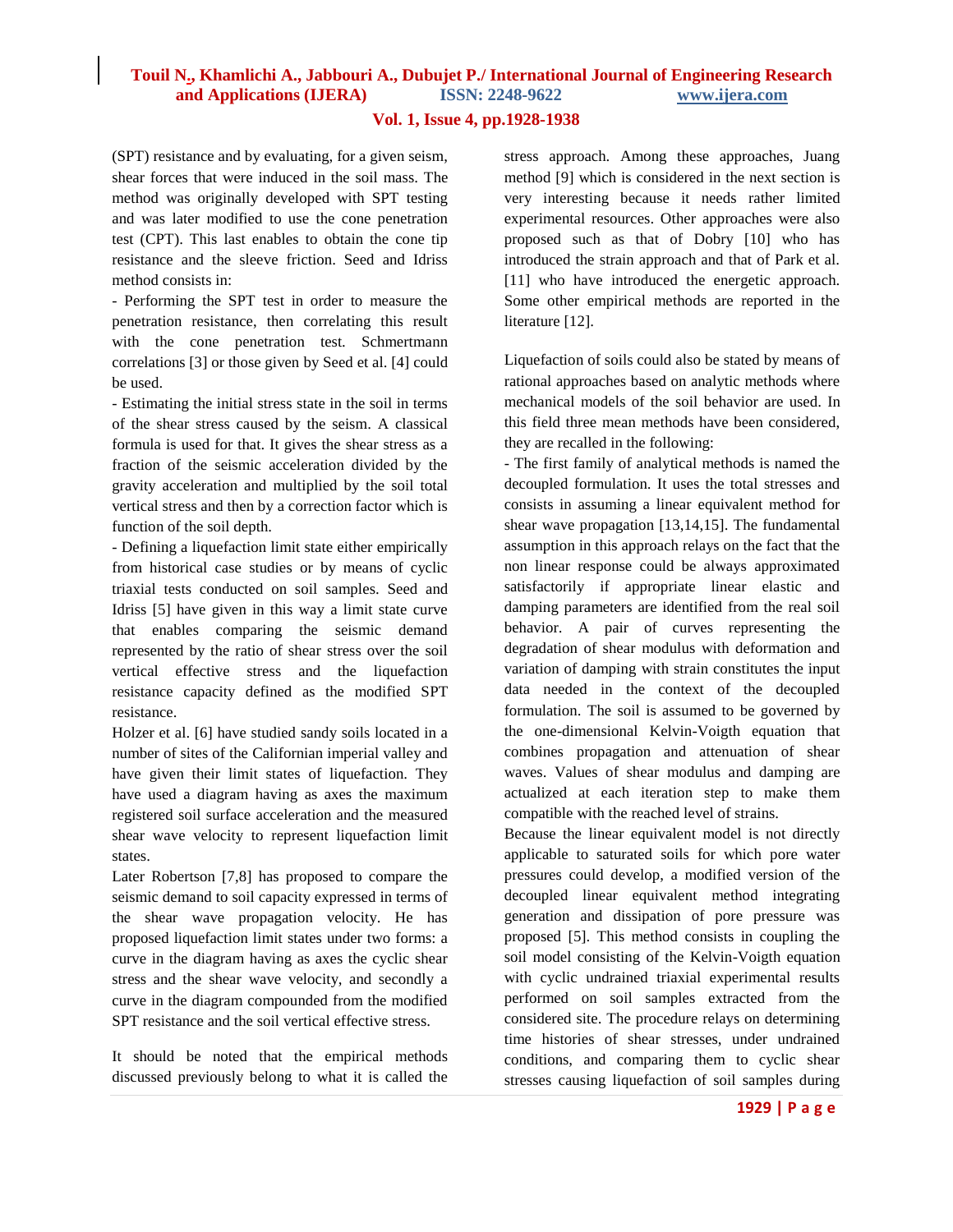### **Vol. 1, Issue 4, pp.1928-1938**

laboratory triaxial testing. This modelling is however not fully satisfactory because strains could be erroneously estimated due to the various approximations that are stated in the framework of the linear equivalent model approach.

- The second approach is termed partially coupled formulation. It uses also total stresses and is based on considering soil dynamical equations of equilibrium with a nonlinear soil constitutive law under the presence of viscous damping. Empirical law describing generation of pore pressures as function of total stresses and strains under undrained conditions is also proposed along with a diffusive mechanism describing dissipation of pore water pressures. Several finite element codes using this approach have been developed [16,17]. This approach is different from the uncoupled formulation in that a nonlinear constitutive soil law is used with variable bulk and shear modules that are actualized at each step. Pore water pressure generation is also well described by means of an empirical law using up to seven parameters that are identified from laboratory cyclic shear and consolidation tests. At each step, the pore pressure is used to compute the effective stress which is used to actualize the soil elastic constants. Though this approach is more complete than the previous one, it suffers some limitations such as the analysis is purely elastic since it does not include hysteric damping resulting from plastic behavior during the loading and unloading cycles. Besides, as coupling is formulated at the global level, the model could not predict satisfactorily pore water pressure dissipation and hence soil displacement history.

- The third family of approaches consists of coupled formulations in effective stresses. These formulations are based on Biot assumption [18]. The first model of this kind was proposed by Ghabousi and Wilson [19]. Later, Zienkiewicz and Shiomi [20] have proposed a modified version of the fully coupled formulation. An extensive comparative study of all the proposed variants of the coupled formulations is presented in Smith [21]. This review focuses on aspects such as solution strategy, the used assumptions regarding mass and damping matrices, the variety of proposed

elements and the constitutive equations introduced to model soil behavior.

A comparative study between coupled and partially coupled formulations has been conducted by Arulanandan et al. [22]. Despite the fact that the calculated acceleration spectra as predicted by the two approaches was not exactly the same, the conclusion was that the partially coupled approach is sufficient to analyze liquefaction by means of the simplified procedure as the obtained soil accelerations are conservative. This motivated use of the partially coupled approach in this study in order to assess analytically liquefaction potential of soils. It should be noticed also that this approach needs only a limited number of experimental results in comparison with the complete coupled approach where a huge experimental work is necessary to identify the soil behavior parameters; otherwise its accuracy would be degraded and its use would not be effective.

As seen before, liquefaction resistance is usually evaluated by using procedures that need in situ tests. The standard penetration test (SPT) and the cone penetration test (CPT) are the mean known standard tests that are used. These tests enable estimating the liquefaction potential by means of correlation formulas. However, these correlations depend on the site where they were derived. Their use for other sites is questionable. In this work, we study how these correlations can be adapted to predict liquefaction in the particular case of sandy soils that are located in the northern region of Morocco, near from the city of Tangier.

As Juang method [9] had proved to be well suited because it uses less experimental information than the others methods and also because it is less sensitive regarding stochastic variations affecting soil parameters, it will be used in the following. The objective is to investigate to what extent the empirical Juang method can predict correctly liquefaction for Tangier soils by comparing its predictions with the results of a rational physical onedimensional modelling of the problem. This modelling is based on the partially coupled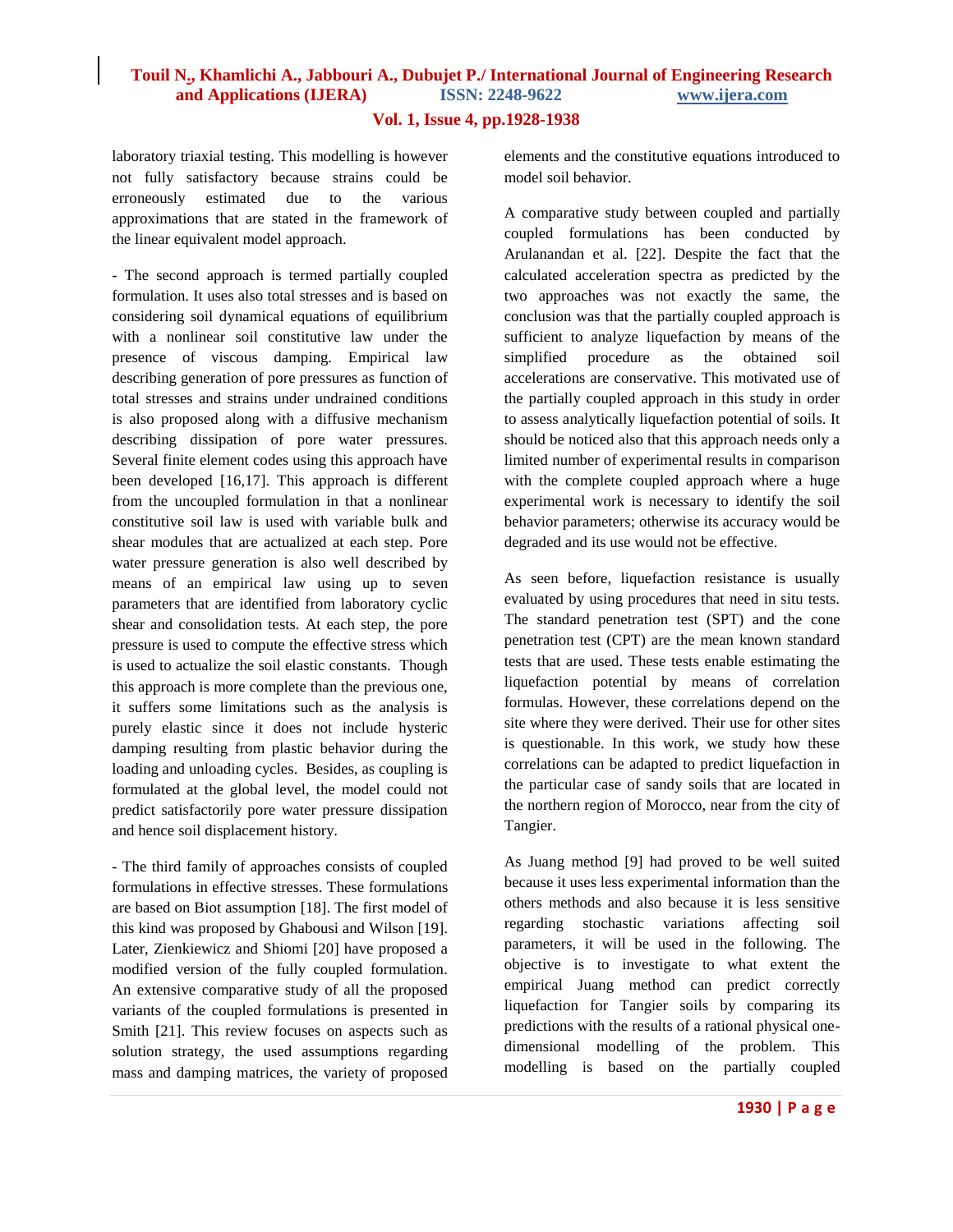### **Vol. 1, Issue 4, pp.1928-1938**

formulation which is provided by the open source software package DeepSoil. This will be assessed in terms of probability of liquefaction as obtained by reliability analysis conducted on DeepSoil results. It will provide a way to adapt the empirical method of Juang for predicting liquefaction of Tangier soils. A case study is examined in this assessment. It consists of the site where the complex Tangier City Centre was built. This site shows a high liquefaction risk due to the particular composition of its foundation soil.

#### **II. EVALUATING LIQUEFACTION POTENTIAL BY MEANS OF JUANG METHOD**

The mean factors controlling liquefaction of cohesion less saturated soils are the duration and the intensity of the earthquake motion, as well as soil density and the confining effective pressure. In order to characterise soil response under the action of cyclic seismic acceleration, a lot of methodologies were developed [2,10,11,12]. Methods that are based on cyclic stresses and strains were developed from laboratory tests. Due to the fact that the cyclic response of a soil is controlled by factors such as the nature of soil, existing pre-strains, the loading history and some others altering effects that could not be reproduced exactly during laboratory tests, empirical relationships that are based on in-situ measurements seem to be more effective. These are obtained from the well known standard tests such as the CPT which characterises the quasi-static resistance of a soil to penetration action and the SPT test which gives the dynamic soil resistance. Some precautions should be considered while using these tests as the rod can be subjected to bucking problem for depths exceeding 30*m* , the domain of validity of these tests is then limited to depths that do not exceed this limit. In addition, these tests do not apply properly for soils containing grains having diameters greater than 2 *cm* .

In order to represent in a simple manner soil motion resulting from an earthquake, by using only a single parameter, an effective procedure was developed by Seed and Harder [23]. The liquefaction potential is evaluated in this context by comparing a normalized index which is related to the cyclic soil resistance capacity  $R_{CR}$  to the ratio of the cyclic stress demand *RCS* being applied to the soil.

At a given site, the  $R_{CS}$  is essentially a function of peak ground surface acceleration  $a_{\text{max}}$  and moment magnitude  $M_w$ . The  $R_{CR}$  is determined from a limit state curve that is obtained by calibration of the available case histories consisting of  $R_{\text{cs}}$  and in situ test data such as normalized SPT blow count  $N_{1,60}$  or CPT resistance  $q_{c1N}$ . The limit state curve can then be given as an empirical equation where the  $R_{CR}$  is a function of  $N_{1,60}$  or  $q_{c1N}$ . This enables evaluating the security factor  $F_s$  as

$$
F_s = \frac{R_{CR}}{R_{cs}}\tag{1}
$$

The demand ratio  $R_{CS}$  is defined as

$$
R_{CS} = \frac{\tau_{ave}}{\sigma_{vo}^{i}} = 0.65 \frac{a_{\text{max}}}{g} \frac{\sigma_{vo}}{\sigma_{vo}^{i}} r_d
$$
 (2)

where  $\tau_{av}$  is the average shear stress resulting form the earthquake at the given depth,  $a_{\text{max}}$  is the maximum acceleration at the soil surface, *g* the acceleration of gravity,  $\sigma_{v}$  the total vertical stress at the considered depth,  $\sigma'_{\nu}$  the effective vertical stress at the considered depth and  $r_d$  a reduction stress factor. Factor  $r_d$  is given as function of the depth *z*. Seed and Harder [23] had given an explicit formula which enables evaluating the mean value of this factor as function of *z* which is expressed in *m*.

The earthquake magnitude influences the seism duration and may increase significantly the number of stress cycles. The amplitude effect of an earthquake is not included in (2). In order to take this effect into account, a scaling factor denoted *MSF* (*Magnitude Scaling Factor*) has been introduced. The reference amplitude for a stress based approach was fixed at degree 7.5 according to Richter scale. Various formulas were presented in the literature to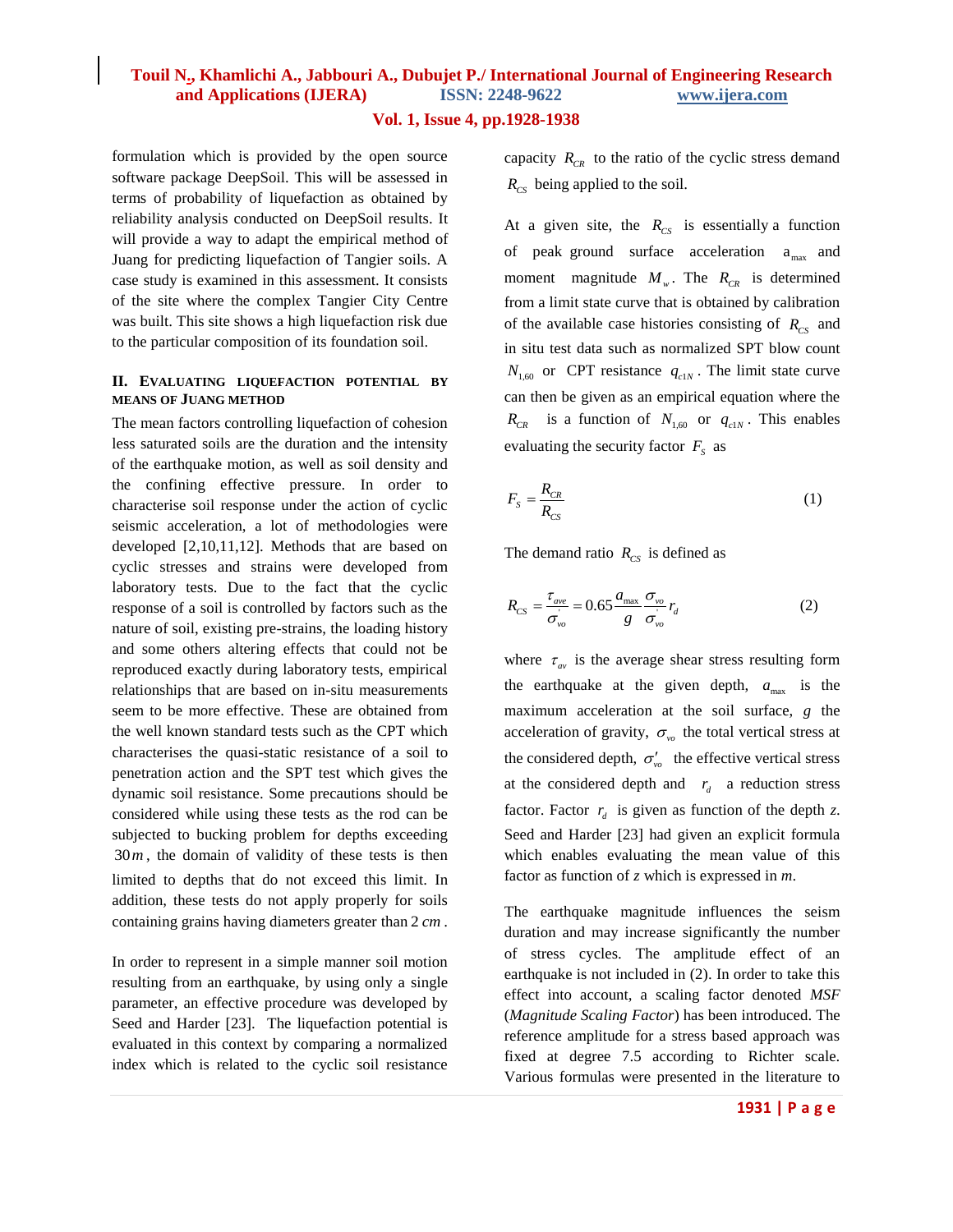### **Vol. 1, Issue 4, pp.1928-1938**

give the *MSF* coefficient. When this factor is calculated as function of the seism magnitude  $M_w$ which is retained in the analysis of liquefaction risk, the normalisation of the  $R_{CS}$  ratio is performed according to the following equation

$$
R_{CSM7.5} = \frac{R_{CS}}{MSF} = \frac{\tau_{ave}}{\sigma_{vo}^{'} MSF} = \frac{\tau_{M7.5}}{\sigma_{vo}^{'}}
$$
(3)

Evaluation of the cyclic resistance ratio  $R_{CR}$ depends on the performed test. Various methods were proposed to estimate the capacity coefficient *RCR* . In case of Juang method,  $R_{CR}$  is evaluated by using the following formula [6]

$$
R_{CR} = \left(-0.016\left(\frac{\sigma_v}{100}\right)^3 + 0.178\left(\frac{\sigma_v}{100}\right)^2 - 0.063\left(\frac{\sigma_v}{100}\right) + 0.903\right)
$$
  
\n
$$
\exp\left(-2.957 + 1.264\left(\frac{q_{c1N,CS}}{100}\right)^{1.25}\right)
$$
 (4)

with

$$
q_{c1N,CS} = \frac{q_c}{Pa} \left(\frac{Pa}{\sigma_v}\right)^{0.5}
$$
  
(2.429I\_c<sup>4</sup> - 16.943I\_c<sup>3</sup> + 44.55II\_c<sup>2</sup> - 51.497I\_c + 22.802) (5)

where  $q_c$  is the tip cone resistance,  $I_c$  is the index of soil behaviour which is computed according to the method described in Mitchell and Tseng [12] and *Pa* is a constant reference pressure ( $Pa = 1 atm$ ).

#### **III. NUMERICAL MODELLING OF LIQUEFACTION BY MEANS OF DEEPSOIL**

DeepSoil [24] is a one-dimensional site response analysis program that can perform both equivalent linear and nonlinear analyses in the framework of partially coupled formulation approach to soil liquefaction problem. To create a new analysis under DeepSoil, the user should indicate the number of layers to be used in modelling the soil profile. Then he indicates the analysis method (frequency or timedependent) and the type of inputs for shear properties. In the next step he specifies the variables

to be used in the analysis: total stresses, effectives stresses with pore water pressure generation only or with also its dissipation. He enters then the method to define the soil constitutive curve. At the final stage, the user enters the boundary conditions (fully permeable or impermeable).

For the case study considered here, soil behaviour is assumed to be described according to a hyperbolic dependent pressure curve. It enables considering the reduction of soil shear modulus under the following form

$$
\tau_N = \frac{\bar{G}_N \gamma}{1 + \beta \left(\frac{\bar{G}_N}{\bar{\tau}_N} |\gamma|\right)^s}
$$
(6)

where  $G_N$  is the initial shear modulus,  $\overline{\tau}_N$  the normalised shear strength and  $\gamma$  the shear strain. Parameters  $\beta$  and s are material constants. Estimations of material parameters for sandy soils are given by  $\beta = 0.8$  and  $s = 0.7$ .

As the soil is sandy, pore water pressure is assumed to be given by the law of Dorby et al. [10]. This law which is implemented in DeepSoil, predicts the interpore pressure  $u_N$  to be given as

$$
u_N = \frac{2 p N_c f F (\gamma_{ct} - \gamma_{tup})^s}{1 + 2 N_c f F (\gamma_{ct} - \gamma_{tup})^s}
$$
(7)

where  $N_c$  is the number of cycles,  $\gamma_{tup}$  the shear limit strain and  $\gamma_{ct}$  the last known shear undergone before sign changing. Coefficient  $\gamma_{\mu\nu}$  is comprised between 0.01% and 0.02% for most of sands. Parameters  $f$ ,  $p$  and  $F$  enable adjusting the model to experimental results. Triaxial non drained cyclic tests are necessary for that. Estimations of these parameters for sandy soils are given by  $f = 1$ ,  $p = 1.1$  and  $F = 2.6$ .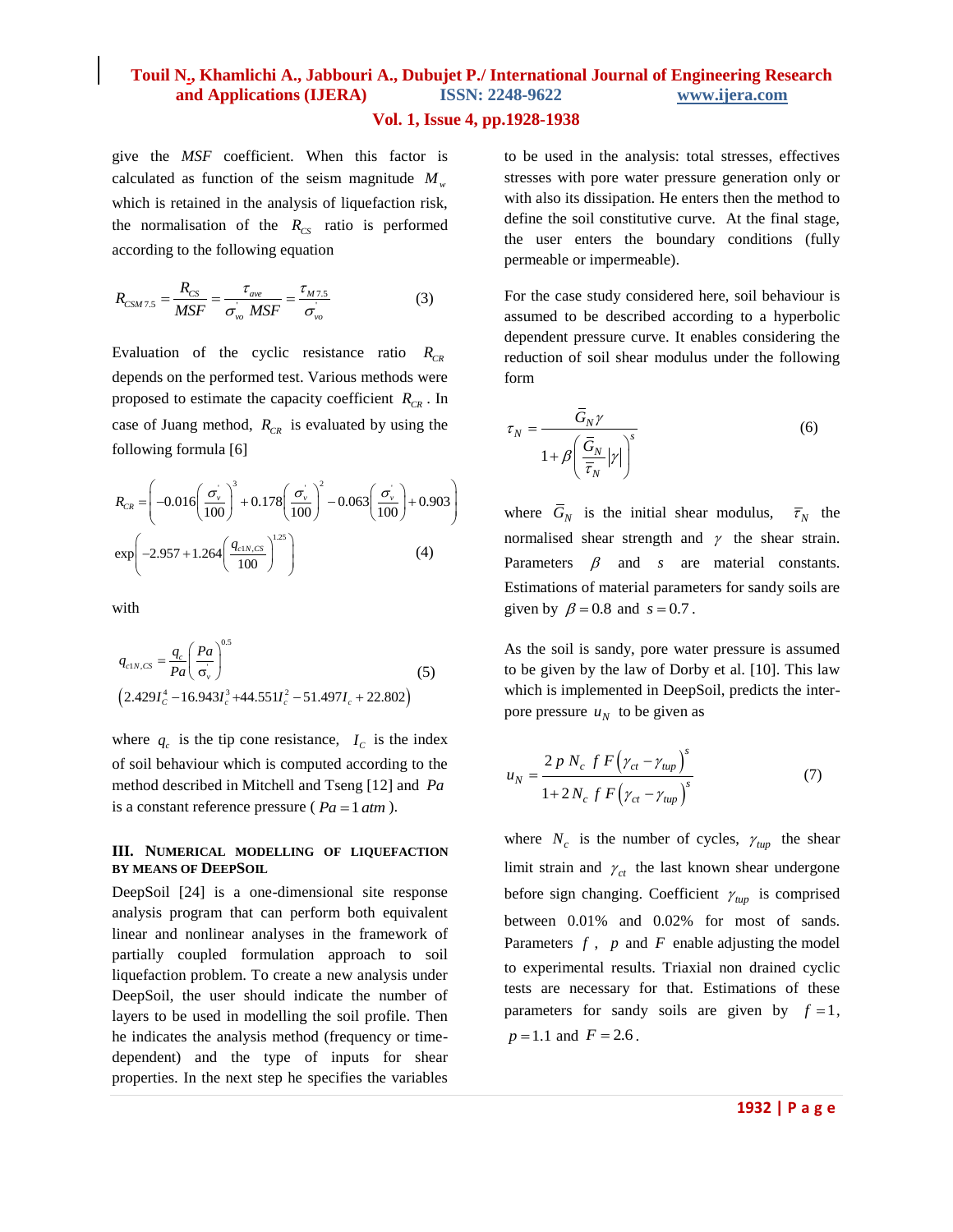### **Vol. 1, Issue 4, pp.1928-1938**

Because of the hydro-mechanical coupling taking place in the porous medium, the generated excess pore water pressure modifies the effective shear stress-strain behavior curve. This last is assumed to be given by the Matasovic model [25] as follows

$$
\tau_N = \frac{\sqrt{1 - u_N} \overline{G}_N \gamma}{1 + \beta \left( \frac{\sqrt{1 - u_N} \overline{G}_N}{\left( 1 - u_N^{\nu} \right) \overline{\tau}_N} | \gamma \right)^s}
$$
(8)

where  $\nu$  is a material constant. Estimation of this material parameter for sandy soils is given by  $v = 3.8$ .

According to DeepSoil modelling, the soil is assumed to be a vertical column that is formed by a given number of layers. Parameters for each layer are identified from laboratory and in situ tests. When the boundary conditions are specified and the water table level is entered, the seismic acceleration which reproduces a typical seismic motion is imposed at the soil substratum.

### **IV. RELIABILITY ASSESSMENT OF LIQUEFACTION BY USING THE PARTIALLY COUPLED APPROACH UNDER DEEPSOIL**

Analysis of the liquefaction potential for a given depth is directly performed on the obtained results by examining the ratio of inter-pore pressure over the effective soil stress. If this ratio is close to the unity then the liquefaction risk is high. To give a further rational description of liquefaction in terms of probabilities, reliability analysis approach performed in the following.

Let recall first that in the classical deterministic approach, a soil will liquefy if the security factor satisfies  $Fs \leq 1$ . It will not liquefy otherwise. However, in reality a soil could liquefy even if  $Fs > 1$ . The big question that every body can make is how to evaluate the risk of liquefaction. Building Seismic Safety Council (BSSC) considers that the limit state to be taken is given by  $Fs = 0.83$  for ordinary buildings and  $Fs = 0.75$  for high security buildings. Chen and Juang [26] have proposed in to

evaluate liquefaction propensity in terms of probabilities. They have introduced the probability of liquefaction  $P_L$  defined as function of  $F_s$  under the following form

$$
P_L = \frac{1}{1 + \left(\frac{F_s}{A}\right)^B} \tag{9}
$$

Juang et al. [9] have calculated the coefficients for the limit state  $g(F_s) = 0.83 - F_s$  and have obtained  $A = 0.96$  and  $B = 4.5$ .

In the present study, reliability analysis approach is applied to assess the probability of liquefaction on a rational basis [27,28]. An interpolation formula having the form of equation (9) is then derived to get directly the probability associated to the limit state defined as pore water pressure over effective vertical stress equal to 83%.

A campaign of tests was conducted in the site of Tangier city centre. 16 core sampling tests and 18 CPT tests were performed, [29]. Among the CPT results, test number 14 was the most severe with regards to liquefaction. Figure 1 gives the CPT resistance profile  $q_c(MPa)$  associated to this test.



**Figure 1: CPT resistance profile for test # 14**

To perform reliability analysis a design of experiment (DOE) full factorial table was used to derive surface response based models giving pore water pressure as function of four factors. These last include the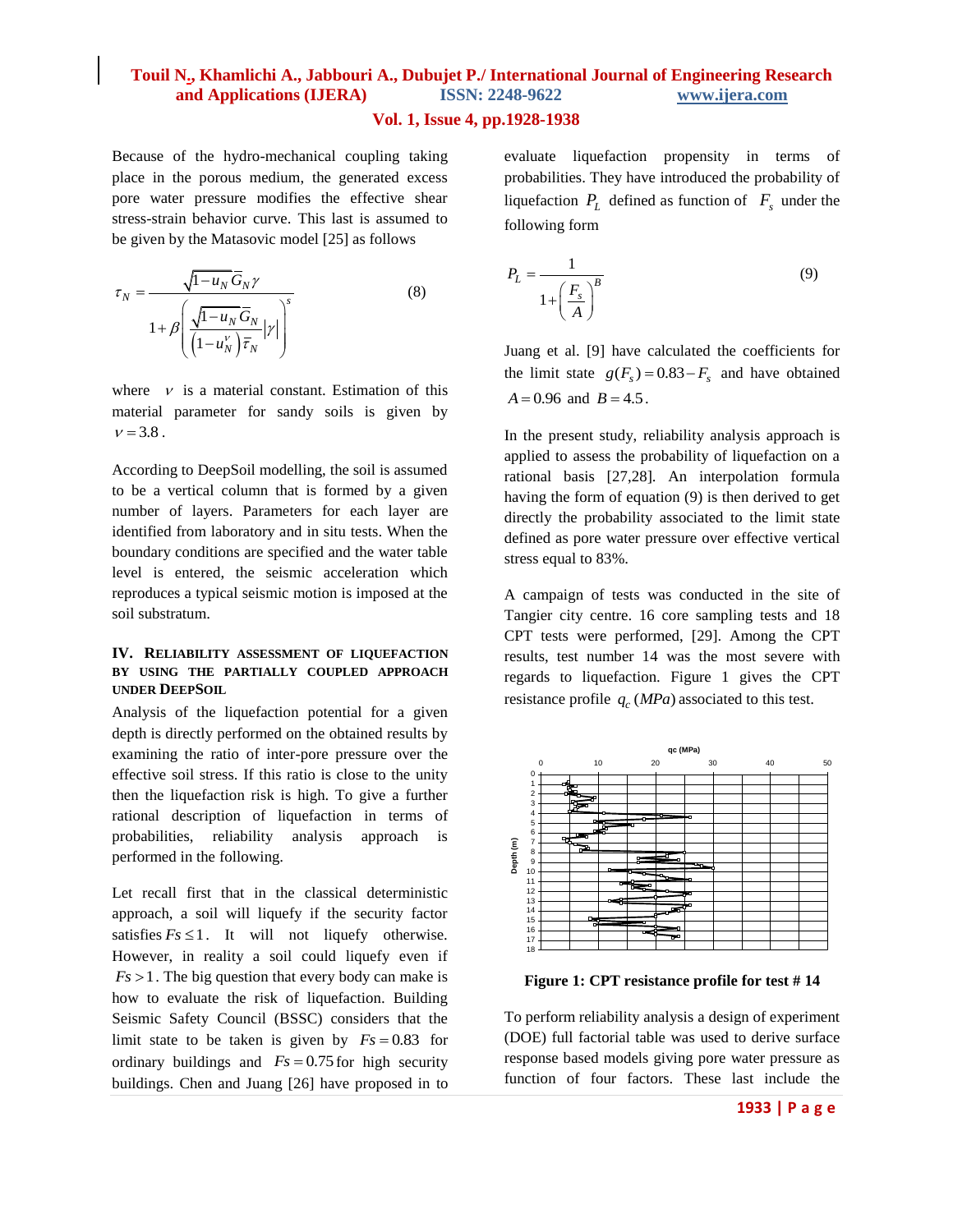### **Vol. 1, Issue 4, pp.1928-1938**

dimensionless seismic surface acceleration  $A = a_{\text{max}} / g$ , the seismic fundamental frequency  $F$ , the water table level *H* and the shear modulus *G* . Three levels were selected for each factor. They were defined by choosing a mean value and by using the coefficient 0.8 and 1.2 to obtain the low and high levels. Table 1 gives the levels chosen for each factor at depth  $z = 7m$ .

As the shear modulus is variable, the same proportionality coefficient was applied for the whole profile. The level of seismic acceleration was derived by using Trifunac [30] equation which gives the surface seismic acceleration as correlated to the seismic magnitude  $M_w$  and the distance from the seism epicentre *D* under the following form

$$
a_{\text{max}} = 13 \frac{\exp(0.67 M_w)}{(25 + D)^{1.6}}
$$
 (10)

where  $a_{\text{max}}$  is the surface seismic acceleration in  $ms^{-2}$  and *D* the distance in  $km$ . In case of Tangier the distance to the nearest geological fault is  $D = 13km$ , varying the magnitude  $M_w$  according to the following values 7.15, 7.48, 7.75 the accelerations shown in the first line of table 1 are obtained. The mean frequency was computed from that of Kobe earthquake that is shown in figure 2. Figures 3 and 4 give the shear modulus and shear velocity as function of the depth.

|               | Low   | Medium | High   |
|---------------|-------|--------|--------|
| $A(m.s^{-2})$ | 4.63  | 5.79   | 6.94   |
| F(Hz)         | 1.343 | 1.679  | 2.0145 |
| H(m)          | 2.74  | 4.24   | 5.74   |
| G(MPa)        | 311.8 | 389.7  | 478.4  |

**Table 1: Levels of the factors used to derive response surface models**



**Figure 2: Kobe earthquake accelerogram**

The profile of shear velocities is introduced as soil behaviour data in DeepSoil. Damping was fixed to the value 0. 5% . The following parameters values which correspond to those of sandy soils were entered:  $\beta = 0.8$ ,  $s = 0.7$ ,  $f = 1$ ,  $p = 1.1$ ,  $F = 2.6$ ,  $\gamma_{tup} = 0.015\%$  and  $v = 3.8$ .

DeepSoil performs the analysis and returns the results in terms of the acceleration, strain, shear stress over effective vertical stress versus time of strain, pore water pressure over effective vertical stress versus time, response spectra,...



**Figure 3: Shear modulus profile for CTP number 14**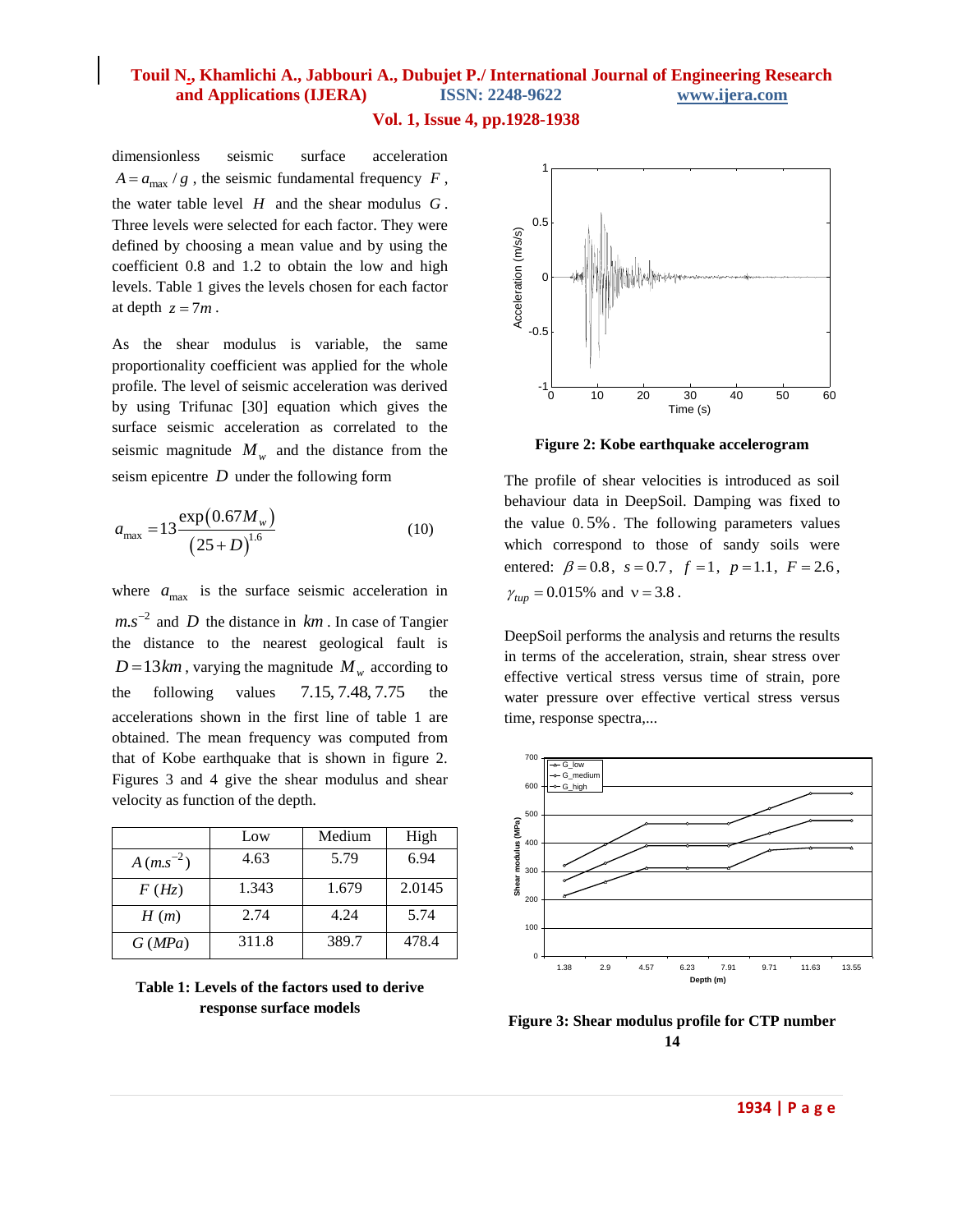### **Vol. 1, Issue 4, pp.1928-1938**



**Figure 4: Shear velocity profile for CPT number 14**

A total number of  $4^3 = 81$  calculations were performed. The results giving pore water pressure over effective vertical stress (PWP) as function of time for depths  $z = 5m$ ,  $z = 7m$  and  $z = 9m$  were obtained.

Figure 5 gives, for the combination corresponding to medium levels of factors, the reduced PWP as function of time for the three depths  $z = 5m$ ,  $z = 7m$  and  $z = 9m$ .

Figure 6 gives, for the combination corresponding to high levels of factors, the reduced PWP as function of time for the three depths  $z = 5m$ ,  $z = 7m$  and  $z = 9m$ .

Using interpolation of the obtained results response surface models giving the reduced PWP can be derived. A total number of 9 RSM models were identified. All the obtained correlation coefficient  $R^2$ were greater that 80% showing that the RSM models are quite good for representing the maximum PWP.



**Figure 5: Reduced pore water pressure for**  *GMedium* , *AMedium* , *FMedium* and *HMedium*



Figure 6: Reduced pore water pressure for  $G_{High}$ ,

 $A_{High}$ ,  $F_{High}$  and  $H_{High}$ 

For a given value of the shear modulus *G* , parameters  $A$ ,  $F$  and  $H$  are assumed to be random and distributed normally. It is assumed that their means are the values defining each combination and that their standard deviations are chosen according to table 2.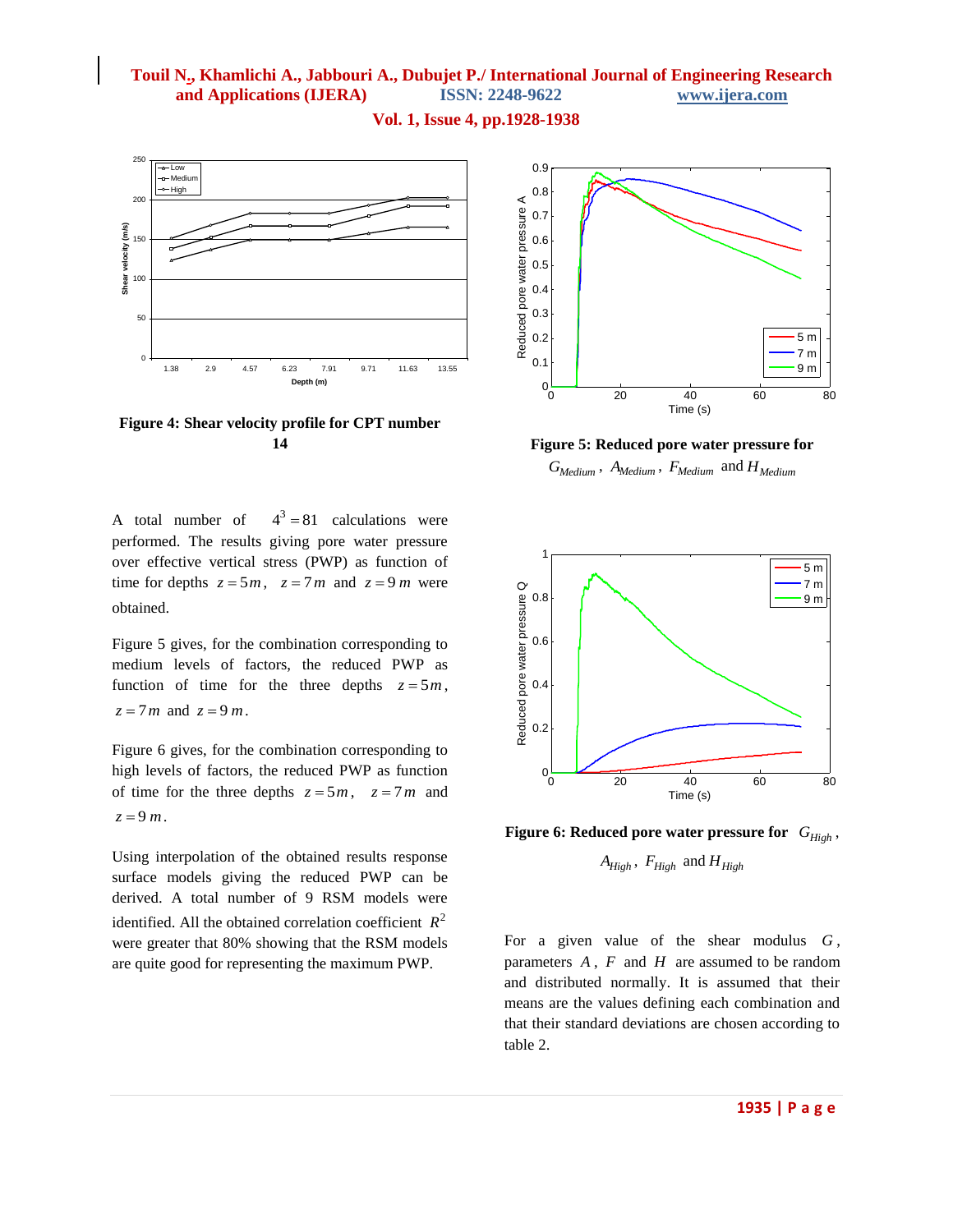### **Vol. 1, Issue 4, pp.1928-1938**

| Standard deviation |  |
|--------------------|--|
| 10%                |  |
| 10%                |  |
| 17.5%              |  |

### **Table 2: Standard deviations of the random factors**  *A* , *F* and *H*

The limit state is assumed to be given in the following form

$$
g(A, F, H) = 0.83 - Q(A, F, H)
$$
 (11)

| G                     | z(m) | $P_f$  | $P_L$  |
|-----------------------|------|--------|--------|
| $G_{Low}$             | 5    | 0.6238 |        |
|                       | 7    | 0.0106 |        |
|                       | 9    | 0.0186 |        |
| $G_{\textit{Median}}$ | 5    | 0.3315 | 0.5646 |
|                       | 7    | 0.2989 | 0.7332 |
|                       | 9    | 0.0243 | 0.0287 |
| ${\cal G}_{High}$     | 5    | 0.8824 |        |
|                       |      | 0.7886 |        |
|                       | q    | 0.1228 |        |

### **Table 3: Probability of failure as function of shear modulus and depth**

Using reliability analysis for each case of the nine combinations between shear modulus and depth, table 3 gives the obtained results in terms of the calculated probability of failure  $P_f$ . The last column

of table 3 gives Juang probability of liquefaction as obtained form equation (9).

### **V. MODIFICATION OF JUANG PROBABILITY OF LIQUEFACTION USING DEEPSOIL SIMULATIONS AND RELIABILITY ANALYSIS**

Predictions of probabilities provided by Juang empirical approach and those obtained by simulation results obtained from physical modelling under DeepSoil and reliability analysis are compared in the following. The site where the complex Tangier City Center was built is chosen for this comparison, [29].

#### **Juang coefficient of security Fs**



### **Figure 7: Variation of Juang coefficient of security as function of depth**

Figure 7 gives Juang coefficient of security  $F_s$  obtained from (1) as function of the depth  $z(m)$ . One can notice the existence of points for which the security factor is less that unity, this indicates that the soil is likely to liquefy under the action of a seism having the magnitude 7.5 in Richter scale. Liquefaction occurs for depths located between 2m and 7 m, and for depths between 10 m and 15 m.

Considering the case  $G = G_{Median}$ , table 4 gives comparison of results due to DeepSoil reliability analysis based method and those of Juang method. One can notice that the results are quite different in case of depth  $z = 7$  m. This could be attributed to the constants  $A$  and  $B$  appearing in equation (9). We propose here to identify these constants by assuming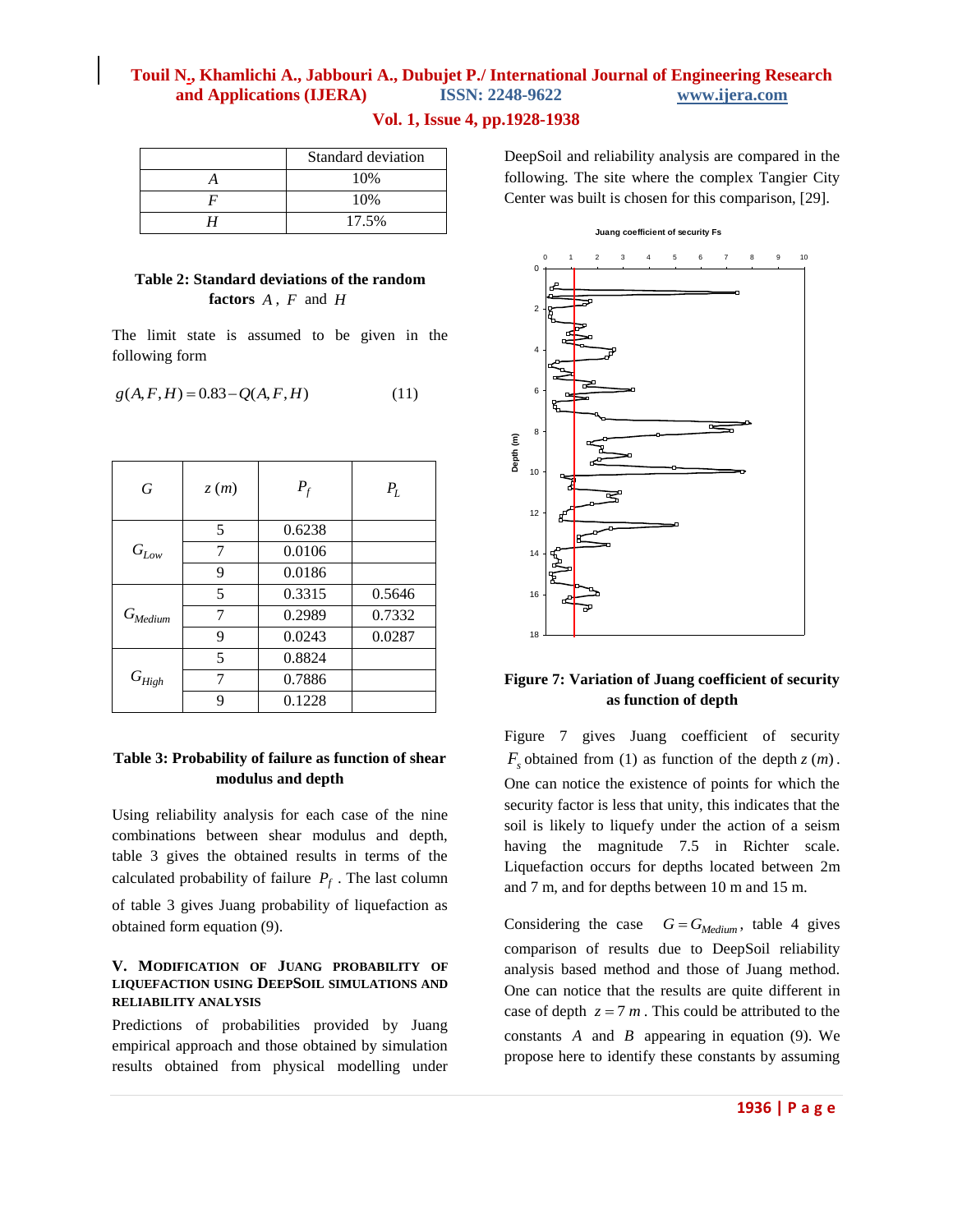### **Vol. 1, Issue 4, pp.1928-1938**

that the probability of liquefaction is equal to  $P_f$ . The obtained results are:  $A = 0.824$  and  $B = 3.06$ .

| z(m) |        |        |
|------|--------|--------|
|      | 0.3315 | 0.5646 |
|      | 0.2989 | 0.7332 |
|      | 0.0243 | 0.0287 |

### **Table 4: Probabilities of liquefaction for DeepSoil**  reliability based method  $P_f$  and Juang  $P_L$

Figure 8 gives a comparison between probabilities obtained directly from (9) with the initial values of coefficients  $A$  and  $B$  (discontinuous line) and those computed with the new identified constants. One can notice that the original Juang method overestimates the probability of liquefaction in the useful domain  $Fs \geq 1$ .



**igure 8: Comparison between Juang probability of liquefaction (discontinuous line) and modified probability of liquefaction (continuous line)**

#### **VI. CONCLUSION**

Physical modelling of liquefaction phenomenon was performed according to the partially coupled formulation provided by DeepSoil software. Then, reliability analysis was performed in order to calculate the probability of liquefaction associated to the limit state defined by pore water pressure over effective vertical stress greater than 83%. In this analysis four factors were assumed to be random variables and normally distributed. These include seismic surface acceleration, seismic fundamental frequency, water table level and shear modulus. Comparison of predictions of probability of liquefaction as obtained by the empirical Juang method and the more accurate physical modelling was performed. The obtained results were found to be quite different. Assuming that the probability of liquefaction is given by the DeepSoil reliability analysis based method, a correlation enabled to modify the coefficients giving the probability of liquefaction according to Juang method. This work has shown how to use analytical modelling in order to correct the empirical Juang method with the objective to adapt it to the particular context of soils located in sites that are different from those used to derive it initially. Further verifications are needed to assess validity of the modified Juang probability of liquefaction that was proposed in this work.

#### **References**

- [1] A. Casagrande, Liquefaction and cyclic deformation of sands - a critical review, In S.A.G. (Ed.), *Fifth Panamerican Conference on Soil Mechanics and Foundation Engineering*, Buenos Aires, Argentina, 1975, pp. 79-133.
- [2] B. Seed and I. Idriss, Ground Motions and Soils Liquefaction During Earthquakes, Technical report, Earthquake Engineering Research Institute, 1982.
- [3] J. Schmertmann, A method for determining the friction angle in sands from Marchetti Dilatometer test (DTM), *Proc. 2nd European Symp. on Penetration Testing*., 2(ESOPT II, Amsterdam.), 1982, 853-861.
- [4] B. Seed, K. Tokimatsu, L. Harder and R. Chung, The Influence of SPT Procedures in Soil Liquefaction Resistance Evaluations, Technical Report 84, Earthquake Engineering Research Centre, University of California, 1984.
- [5] H. Seed and I. Idriss, Simplified procedure for evaluating soil liquefaction potential, *Journal of Soil Mechanics and Foundations Division*, *ASCE,* 97(9), 1971, 1249-1273.
- [6] T. Holzer, T. Youd and T. Hanks, Dynamic of liquefaction during the superstition hills earthquake (M=6.5) of november 14, 1987, Post Presentation, *ASCE Geotechnical Engineering Division Specialty Conference, Earthquake Engineering and Soils Dynamics II*, 1988.
- [7] D. Robertson, P. Woeller and W. Finn, Seismic cone penetration test for evaluation liquefaction potencial under seismic loading, *Canadian Geotechnical Journal*, 24, 1992, 686-695
- [8] P. Robertson, S. Sasitharan, I. Cunnig and D. Sego, Shear wave velocity to evaluate flow liquefaction,